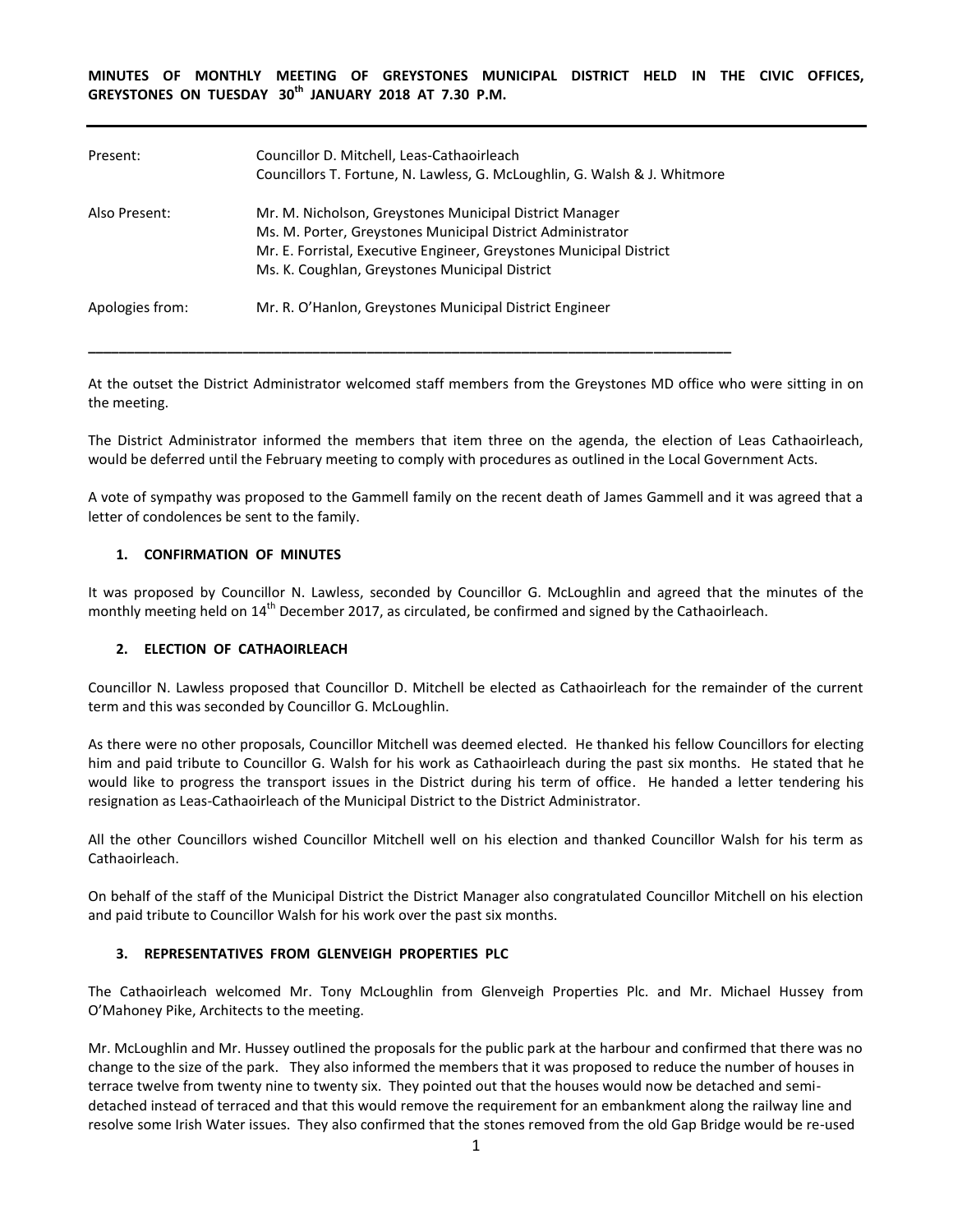for seating in the development. They pointed out that there would be approximately sixty five public parking spaces in that development area and circa three hundred public parking spaces in the whole development when completed. They also confirmed that they had been in contact with the Greystones Outdoors group and that they would discuss the requirements for the dog park with the campaign group. They stated that the boardwalk would not be open until the apartments were completed.

Following discussion the members sought clarification on the details of the public park play area that were included in the original plan for the harbour. They asked that they be circulated with a copy of the proposed plans for the park and that they be given a timeframe for the various phases of the development. They suggested that the timeframe should also be included on the website. Some members were critical of the public lighting in the plaza, and they all agreed that block 'D' of the development would be the focal point in the harbour and required an interesting architectural design.

In reply to a query from the District Administrator, Mr. T. McLoughlin stated that they would have no objections to the planting of memorial trees in the new park.

# **4. REPRESENTATIVES FROM IARNROD EIREANN**

The Cathaoirleach welcomed Ms. Jane Cregan and Mr. Chris Rafferty from Irish Rail to the meeting.

Mr. Rafferty confirmed that the Railway Station in Greystones would remain as a partially manned station with accessibility issues managed from the Bray station. He stated that it was not possible to have the station fully manned at this stage because of manpower issues but that it was hoped to have it fully manned at some point in the future. In reply to a query from the members he stated that the pedestrian gate opening into the La Touche Road car park should be open at all times.

Ms. Cregan stated that it was intended to rent out the commercial unit within the station. She pointed out that the perilous financial situation in Irish Rail had forced the company to look at options for maximizing revenue and so they had considered options for renting out the station. However, it was not now intended to proceed with that due to the huge opposition locally and negative feedback.

The members suggested that the entrance / exit to the station should be improved as there were long delays at peak times and they requested that additional ticketing machines and bike parking facilities be installed. They also requested that a shelter and ticketing machine be provided at the station in Kilcoole.

The Cathaoirleach referred to a transport plan that he had prepared and submitted to Irish Rail and he was invited by Mr. Rafferty to meet with him to discuss this document.

# **5. MUNICIPAL DISTRICT ENGINEER'S REPORT**

A report from the District Engineer listing a roundup of works carried out in 2017 had been circulated to the members prior to the meeting. The Executive Engineer answered queries from the members in relation to same.

Following discussion, it was agreed to ask the District Engineer for a report on the Ballyronan Road for the February meeting.

# **6. 2018 ST. PATRICK'S DAY PARADE**

Councillor G. McLoughlin informed the members that arrangements for this year's parade were progressing well and she highlighted the need for stewards to help out on the day. She pointed out that a troupe of Sea Cadets from Holyhead was travelling over for the parade together with some officials and members from the Holyhead Round Table. She stated that the troupe were having difficulty in securing permission from the Department of Foreign Affairs to wear their full uniform for the parade and she proposed that the MD write to the Ministers to seek this permission. This was agreed.

Following discussion it was also agreed that the Holyhead Council officials be invited to sit on the Reviewing Stand for the parade and that arrangements be made to host them on the evening of the  $17<sup>th</sup>$  March.